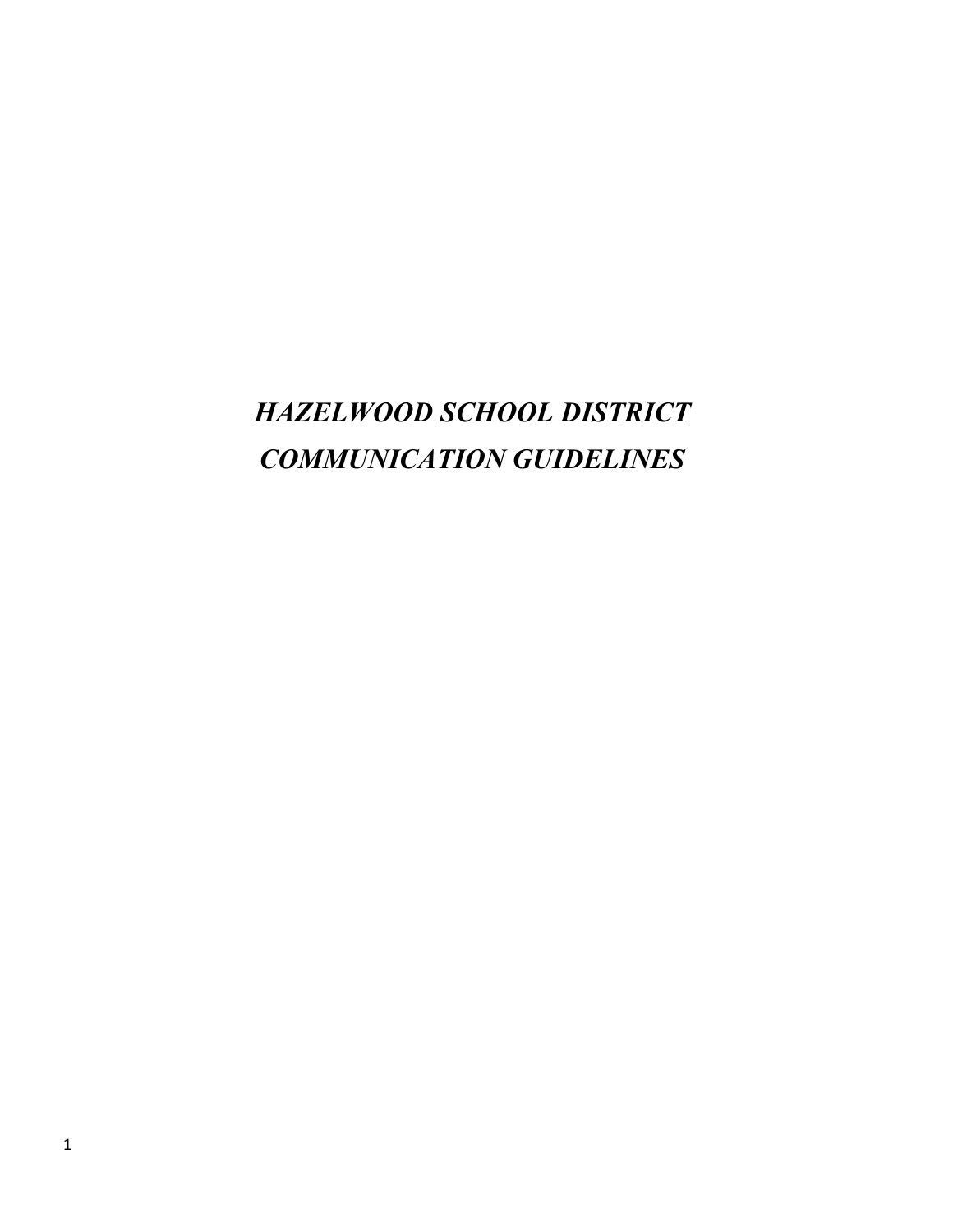# **Table of Contents**

| Federal Education Rights and Privacy Act (FERPA) in a Virtual Environment 8 |  |
|-----------------------------------------------------------------------------|--|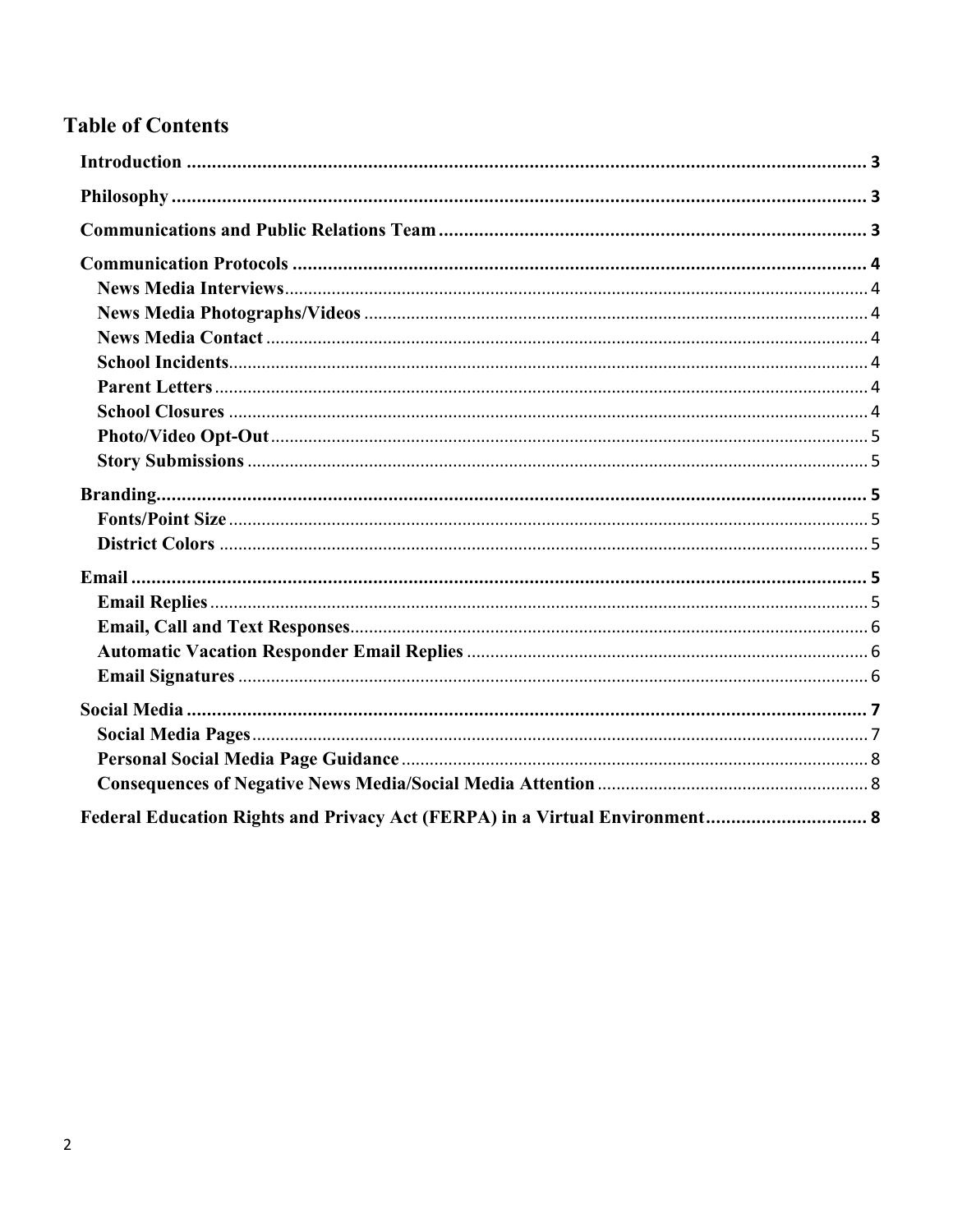# <span id="page-2-0"></span>**Introduction**

The Hazelwood School District (HSD) communication guidelines rely on longstanding traditions, proven strategies, and compliance with Board of Education policy. This document is meant to be helpful in two ways: to orient new employees and to serve as a communication resource for returning employees.

# <span id="page-2-1"></span>**Philosophy**

The purpose of the Communications and Public Relations Department is to shape HSD's internal and external reputation through: employee engagement, parent communication, public relations, and media relations. The team is committed to providing consistent, accurate, and timely information to stakeholders.

## <span id="page-2-2"></span>**Communications and Public Relations Team**

Michelle Whaley Interim Director of Communications and Public Relations Office: 314-953-5044 Cell: 314-341-1487 [mwhaley@hazelwoodschools.org](mailto:mwhaley@hazelwoodschools.org)

Jenelle Nelson Communications Specialist I Office: 314-953-5057 Cell: 314-704-1558 [jnelson4@hazelwoodschools.org](mailto:jnelson4@hazelwoodschools.org)

Aaron Hoffman Webmaster/Graphics Specialist Office: 314-953-5056 [ahoffman@hazelwoodschools.org](mailto:ahoffman@hazelwoodschools.org)

<span id="page-2-3"></span>Alex Peterson Video Specialist Office: 314-953-5058 [apeterson@hazelwoodschools.org](mailto:apeterson@hazelwoodschools.org)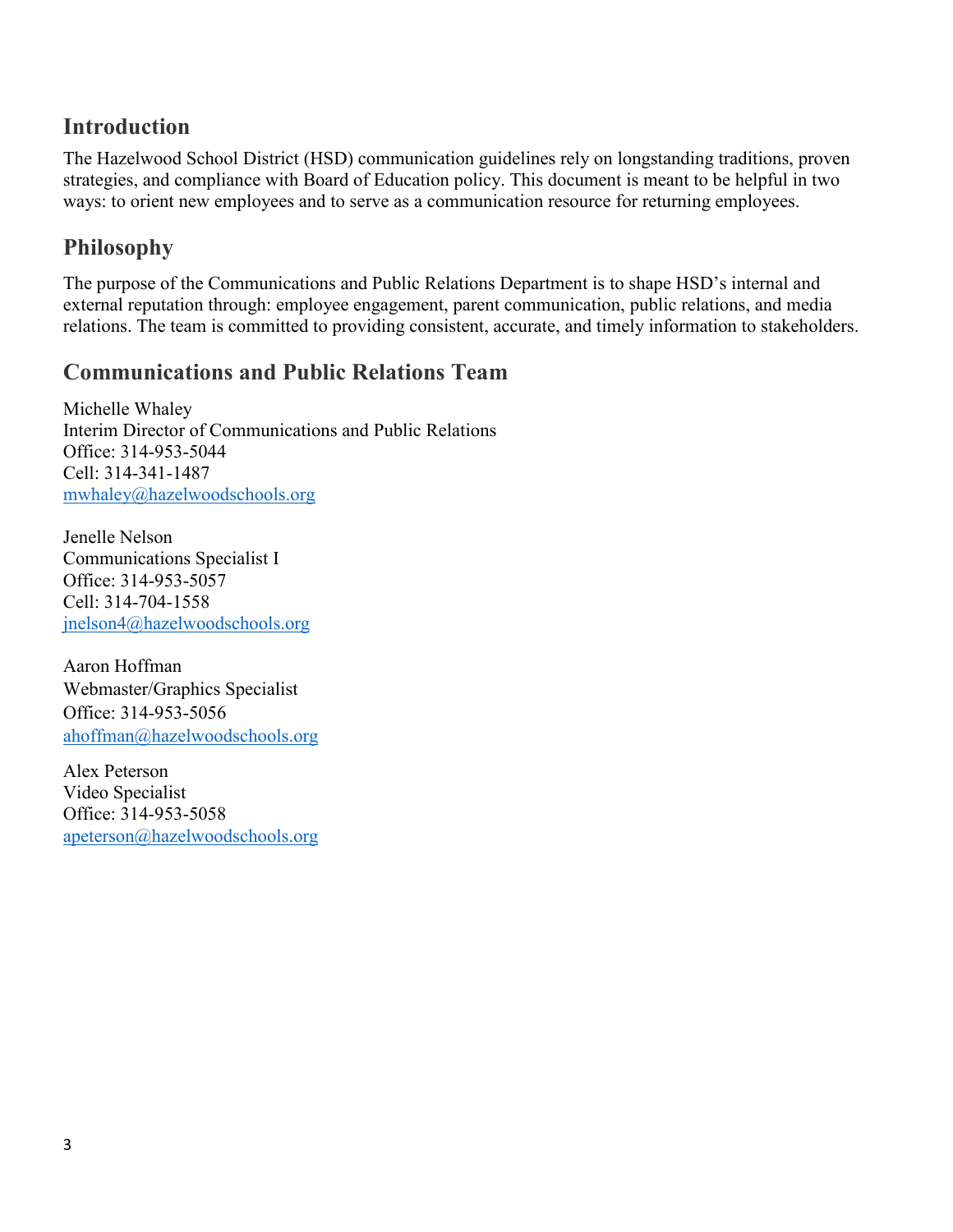# **Communication Protocols**

#### <span id="page-3-0"></span>**News Media Interviews**

All communications with the news media regarding HSD, including broadcast and print interviews, must be approved by the Communications and Public Relations Department. The exception is district coaches commenting exclusively on details about athletic events.

#### <span id="page-3-1"></span>**News Media Photographs/Videos**

Any photographs or videos taken by the news media on school property must be approved by the Communications and Public Relations Department.

#### <span id="page-3-2"></span>**News Media Contact**

If a member of the news media contacts you about a potential story:

- **Do**
	- o Tell them to contact the Communications and Public Relations Department.
	- o Treat members of the news media with respect and kindness.
	- o Return to your regular job duties after following the guidelines above.
- **Do Not**
	- o Share any information about the location of any HSD employee or student.
	- o Confirm or deny details about emergency situations, HSD students, policy, or announcements.

#### <span id="page-3-3"></span>**School Incidents**

The details of incidents that result in news media attention or may result in news media attention should be shared with the Communications and Public Relations Department immediately. Examples of these incidents include weapons found on campus, protests, and deaths. Additionally, if first responders are called to a school, in addition to immediately notifying the Director of School Safety, the Communications and Public Relations Department should be notified.

#### <span id="page-3-4"></span>**Parent Letters**

Throughout the school year, principals will share letters for a variety of reasons. Any such letters do not need to be approved by the Communications and Public Relations Department. The exceptions are letters related to COVID-19 tests or building closures prompted by COVID-19. The Communications and Public Relations Department, Human Resources Department, and Health Services Coordinator will create those letters.

#### <span id="page-3-5"></span>**School Closures**

School closure announcements due to various circumstances, including severe weather, will be shared through the following communication channels:

- Automated phone call, text message, and HSD email (keep your contact information up to date).
- Local news media.
- HSD social media pages.
- HSD websites.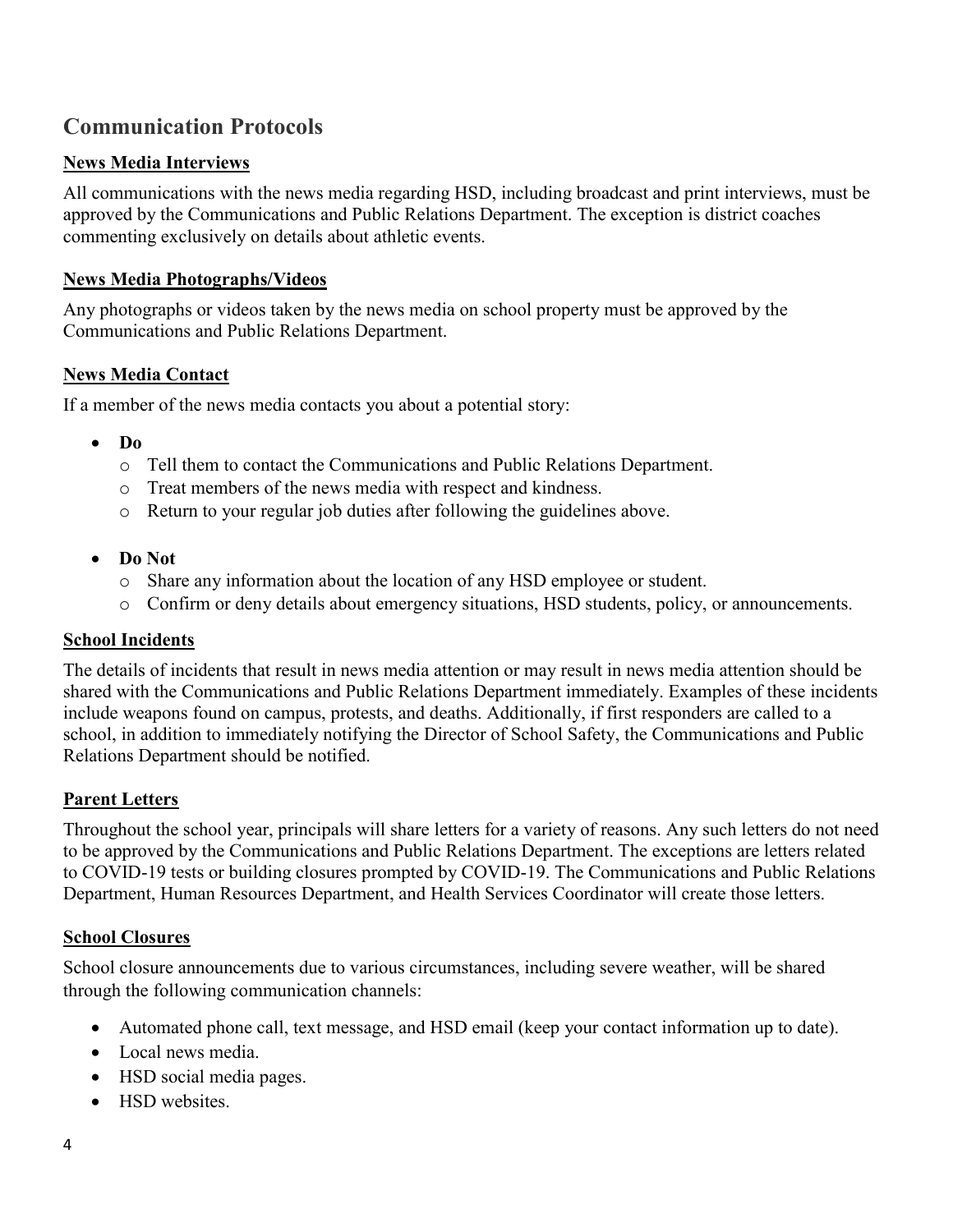#### <span id="page-4-0"></span>**Photo/Video Opt-Out**

The district and individual schools may take pictures/videos of students for the purpose of highlighting positive news. Families may opt-out of participating in photos/videos. Individual schools have opt-out lists. Students on opt-out lists can still participate in virtual school and be recorded by teachers as long as it is for the purpose of creating a recorded lesson for students who missed class [\(See FERPA on page 8\)](#page-7-2).

#### <span id="page-4-1"></span>**Story Submissions**

The Communications and Public Relations Department is always searching for positive stories to share about HSD. Employees are encouraged to share news story ideas and interesting photos/videos with the Communications and Public Relations Department. Submissions can be sent to [info@hazelwoodschools.org](mailto:info@hazelwoodschools.org) or any member of the Communications and Public Relations Department.

### <span id="page-4-2"></span>**Branding**

In written communications, refer to the district as Hazelwood School District on the first reference and HSD thereafter.

#### <span id="page-4-3"></span>**Fonts/Point Size**

Use a single space after punctuation for all print materials: letters, newsletters, brochures, etc. For parent letters, brochures, newsletters, and other publications, please use the following:

- Font: Times New Roman, Arial or Calibri
- Size: 12 point (primarily for main content of releases).
- Use a minimum point size of 11 for newsletters with multiple columns/sections.
- For articles posted to the website, please reformat your document to the following:
	- o Font: Verdana.
	- o Size: 12 point.

#### <span id="page-4-4"></span>**District Colors**

Hazelwood Blue Black  $CMYK - 100/72/0/6$   $CMYK - 0/0/0/100$  $RGB - 0/83/159$   $RGB - 35/31/32$  $\#$  00529f  $\#$  231f20



# <span id="page-4-6"></span>**Email Replies**

<span id="page-4-5"></span>**Email**

Do not use the "reply to all' option for emails sent to multiple employees unless everyone who received the initial email needs to receive the response.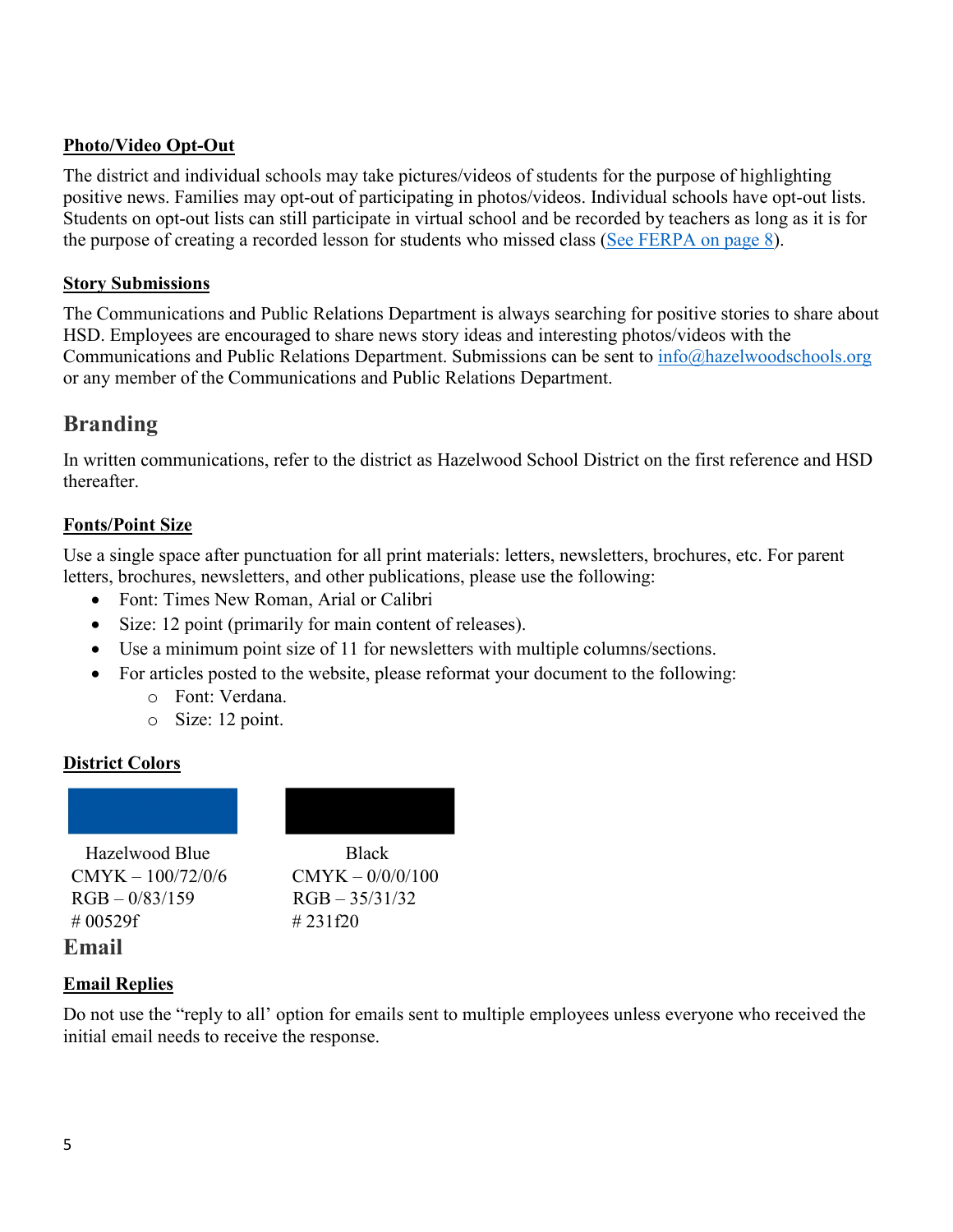#### <span id="page-5-0"></span>**Email, Call, and Text Responses**

Reponses to emails, calls, and texts are expected within 24 hours. Exceptions include vacation days, professional development days, and when the district is closed.

#### <span id="page-5-1"></span>**Automatic Vacation Responder Email Replies**

Employees are expected to set up automatic vacation responder email replies when they will be unavailable for extended periods of time. When possible, the replies should include contact information for another employee who can respond to requests. To set up a vacation responder, follow the instructions below:

- Access your Gmail account.
- Click on the tool wheel in the upper right corner.
- Click on "Settings."
- Scroll down to the vacation responder section.
- Click "Vacation responder on."
- Enter the first day and last day of your vacation in the date section.
- Type your desired vacation responder subject line.
- Type your desired vacation responder message in the empty box.
- Click "Save" at the bottom of the page.

#### <span id="page-5-2"></span>**Email Signatures**

All who use email should have an email signature. Email signatures should not include your favorite quote or any special characters. They should include the HSD "A Culture of High Expectations and Excellence!" logo or a building logo, which can be saved directly from this document. Employees who work in a specific school should include the name of their school in the email signature under their job title. Contact the helpdesk at [helpdesk@hazelwoodschools.org](mailto:helpdesk@hazelwoodschools.org) if you need assistance creating a signature. The signatures should adhere to one of the following formats:

#### • **Administration Office Standard Signature:** Michelle Whaley Interim Director of Communications and Public Relations Office: 314-953-5044 [mwhaley@hazelwoodschools.org](mailto:mwhaley@hazelwoodschools.org)



"A Culture of High Expectations and Excellence!"

#### • **Administration Office Extended Signature:**

Michelle Whaley Interim Director of Communications and Public Relations Office: 314-953-5044 Cell: 314-341-1487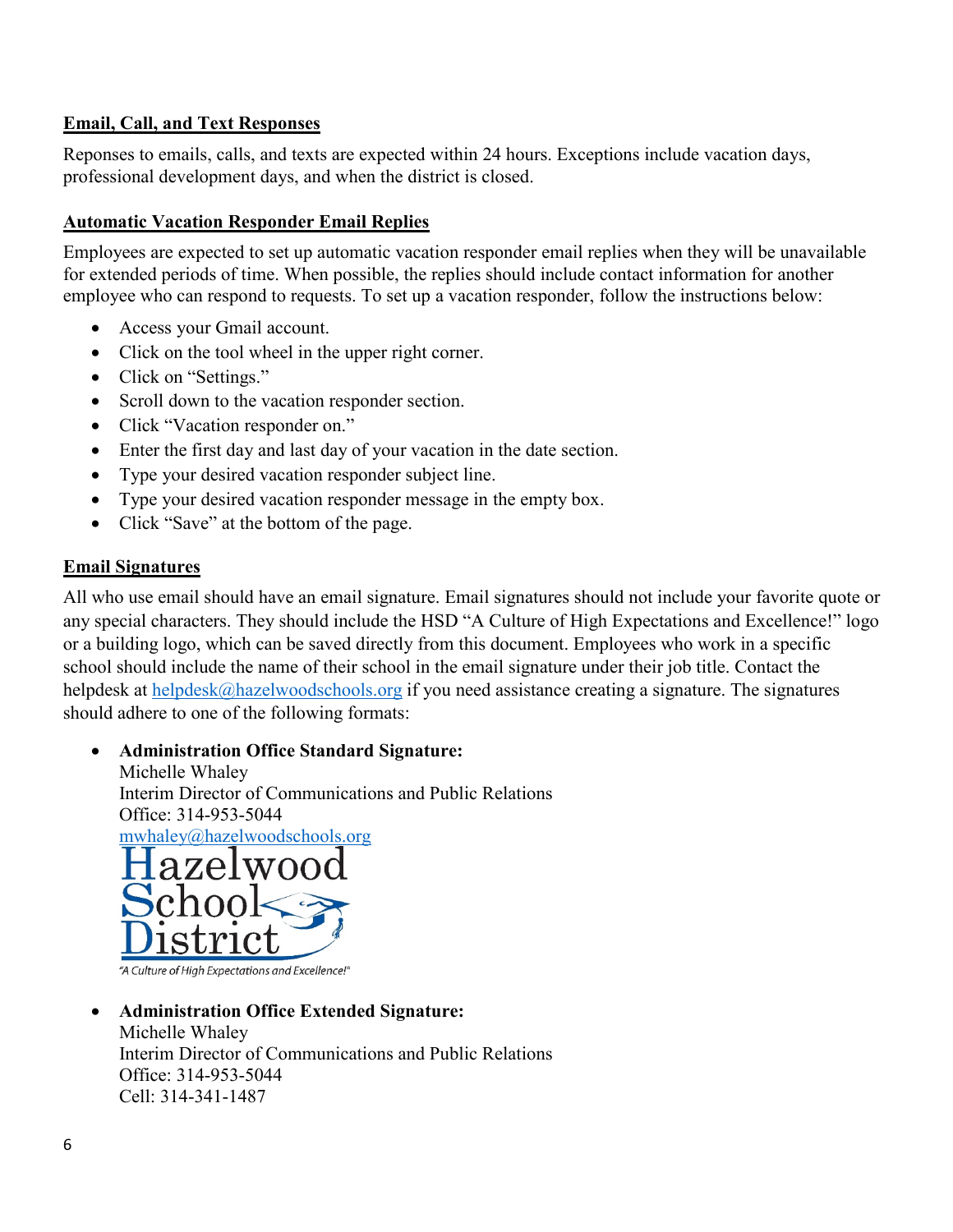

"A Culture of High Expectations and Excellence!"

• **School-Level Signature:** Michelle Whaley Science Teacher Central Middle School Office: 314-953-5044

[mwhaley@hazelwoodschools.org](mailto:mwhaley@hazelwoodschools.org)



To set up an email signature, follow the directions below:

- Access your Gmail account.
- Click on the tool wheel in the upper right corner.
- Click on "Settings."
- Scroll down to the email signature section.
- Type the appropriate signature in the open field.
- Use the insert image button the function bar below the signature field to add the logo.
- Use the cursor to size the image to fit underneath your signature text.
- Click "Save" at the bottom of the page.

## <span id="page-6-0"></span>**Social Media**

#### <span id="page-6-1"></span>**Social Media Pages**

Individual schools manage their own social media pages with the guidance of principals. The Communications and Public Relations Department manages the following social media pages:

- Facebook @HazelwoodSD
- Twitter @HazelwoodSD
- Instagram @hazelwood school district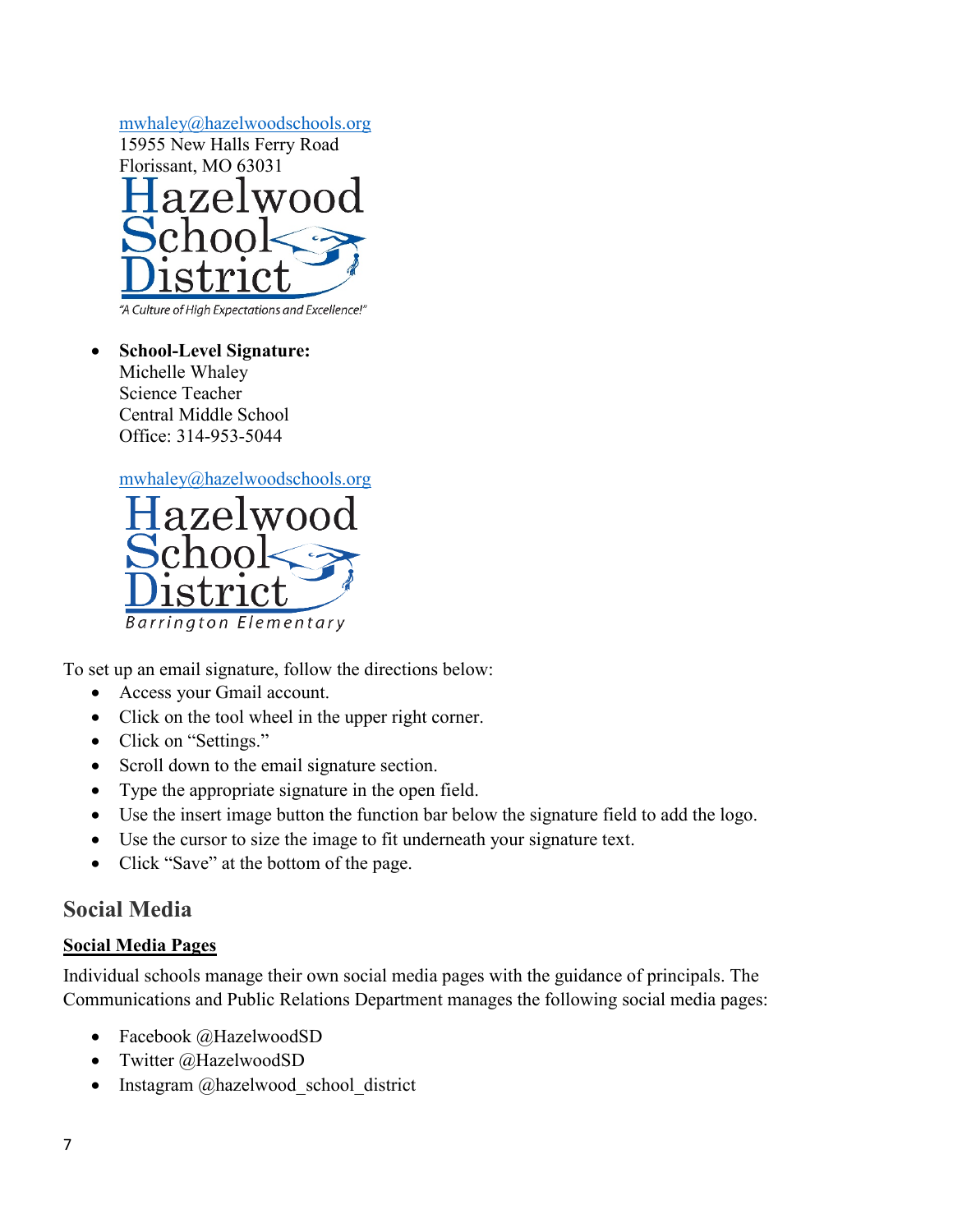#### <span id="page-7-0"></span>**Personal Social Media Page Guidance**

When posting on personal social media:

- **Do:**
	- o Share images, videos and news directly from official HSD affiliated social media accounts.
	- o If you have questions, contact the Communications and Public Relations Department.
- **Do Not:**
	- o Share photos or videos of students on your personal social media pages. The exception to the aforementioned guideline is using the "share" or "retweet" social media features to post items directly from official HSD affiliated social media accounts that include photos or videos of students. Examples of HSD affiliated accounts include the district accounts, individual school accounts, and club/activities accounts, such a football team's Twitter account.
	- o Assume that your social media posts are private. It is very easy for news media, HSD employees, Board members, and community members to gain access to information on social media.

#### <span id="page-7-1"></span>**Consequences of Negative News Media/Social Media Attention**

- It damages the district's reputation.
- It has a negative impact on the self-image of all current employees and students.
- It makes it harder for our district to attract top talent.
- It hurts enrollment, which impacts funding for resources and salaries.
- It can also have an adverse impact on career opportunities for employees.
- Finally, it rarely solves problems. Typically, it exacerbates problems.

## <span id="page-7-2"></span>**Federal Education Rights and Privacy Act (FERPA) in a Virtual Environment**

**Question:** Can teachers record virtual classes and share the recording with students who were unable to attend class?

**Answer:** Yes. It is permissible under FERPA to record classes and share the video recording of the virtual class with students who were unable to attend. The teacher must take care not to disclose personally identifiable information from student education records during a virtual lesson. Video records of virtual classroom lessons only qualify as "education records" under FERPA if they directly relate to a specific student and are maintained by the school district. A recording of a whole class lesson should not generally be considered an education record for a specific student and should not be maintained in a specific student's records. However, if the recording is maintained in a specific student's record (perhaps, for example, as a record of misconduct engaged by the student during class), it would become a protected education record. When video recording, the record should only be shared through a system that is accessible to the class members. For example, the recording could be saved through Goggle Meet/Google Classroom to a specific class. Parents viewing the recording is not a problem. However, the recording should not be made public.

**Question:** Can teachers conduct parent/student conferences from home?